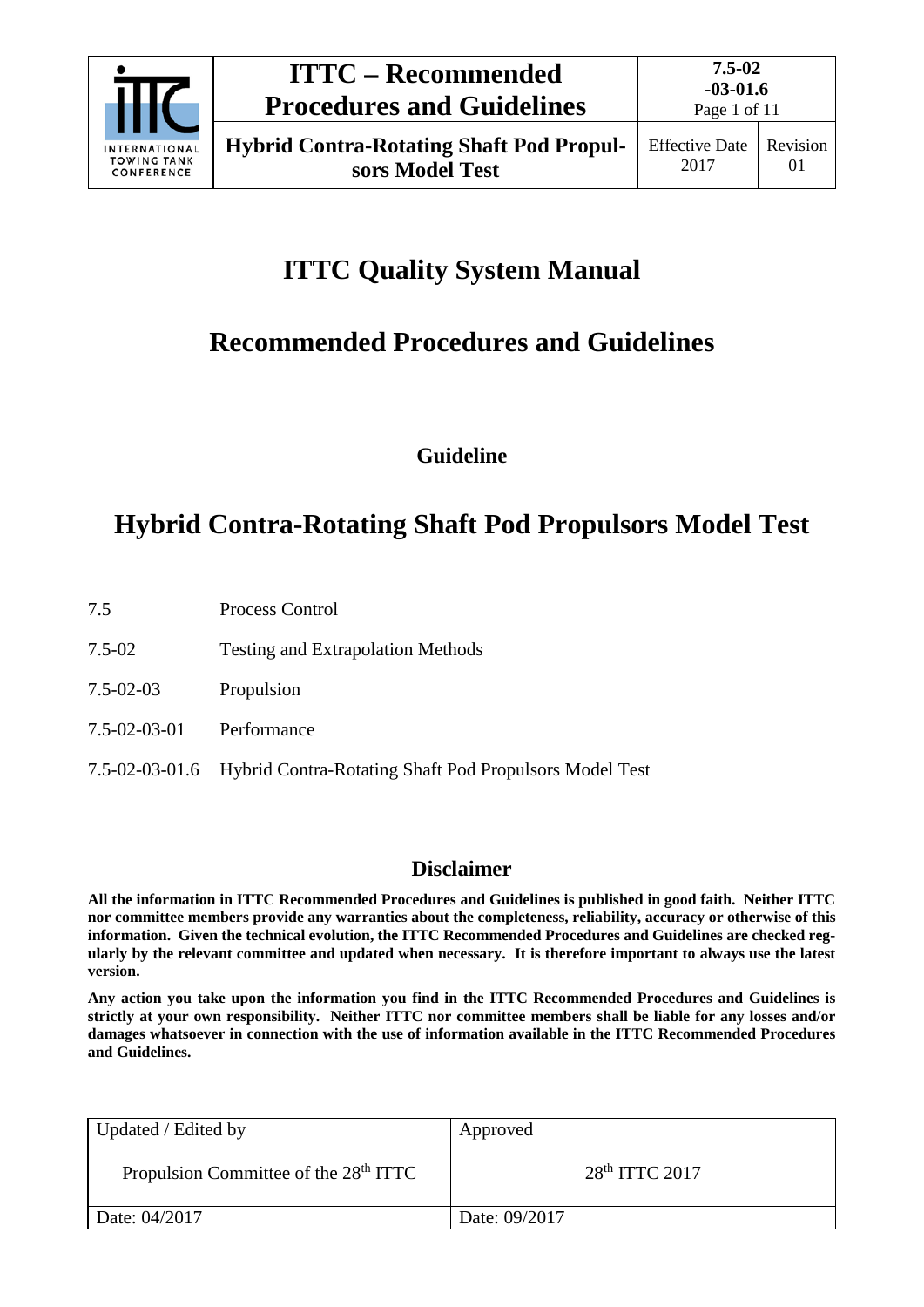

# **ITTC – Recommended Procedures and Guidelines**

**7.5-02 -03-01.6** Page 2 of 11

**Hybrid Contra-Rotating Shaft Pod Propulsors Model Test**

Effective Date 2017

# **Table of Contents**

| 1.            | <b>PURPOSE OF GUIDELINE3</b>                             |
|---------------|----------------------------------------------------------|
| 2.            |                                                          |
| 2.1           | <b>Non-dimensional Parameters 3</b>                      |
| $2.2^{\circ}$ | Definition of Variables4                                 |
| 3.            | <b>DESCRIPTION OF GUIDELINE4</b>                         |
|               | 3.1 Propulsor Open Water Test4                           |
| 3.1.1         | Model and Installation4                                  |
| 3.1.2         | Measurement Systems,<br>Instrumentation and Calibration5 |
|               | 3.1.3 Test Procedure and Data                            |
| 3.1.4         | Data Analysis and Presentation6                          |
| 3.1.5         |                                                          |
|               |                                                          |
| 3.2.1         | Model and Installation7                                  |
| 3.2.2         | Measurement Systems,<br>Instrumentation and Calibration7 |

| 3.2.3                       | <b>Test Procedure and Data</b>          |  |  |  |
|-----------------------------|-----------------------------------------|--|--|--|
|                             |                                         |  |  |  |
| 3.2.4                       | Data Reduction and Analysis  8          |  |  |  |
|                             |                                         |  |  |  |
| 3.3.1                       | Model and Installation 8                |  |  |  |
| 3.3.2                       | Measurement Systems,                    |  |  |  |
|                             | <b>Instrumentation and Calibration8</b> |  |  |  |
| 3.3.3                       | <b>Test Procedure and Data</b>          |  |  |  |
|                             |                                         |  |  |  |
| 3.3.4                       | Data Analysis and Presentation9         |  |  |  |
| 3.3.5                       |                                         |  |  |  |
| $\mathbf 4$                 |                                         |  |  |  |
| 4.1 Uncertainty Analysis 10 |                                         |  |  |  |
|                             |                                         |  |  |  |
| 5.                          |                                         |  |  |  |
|                             |                                         |  |  |  |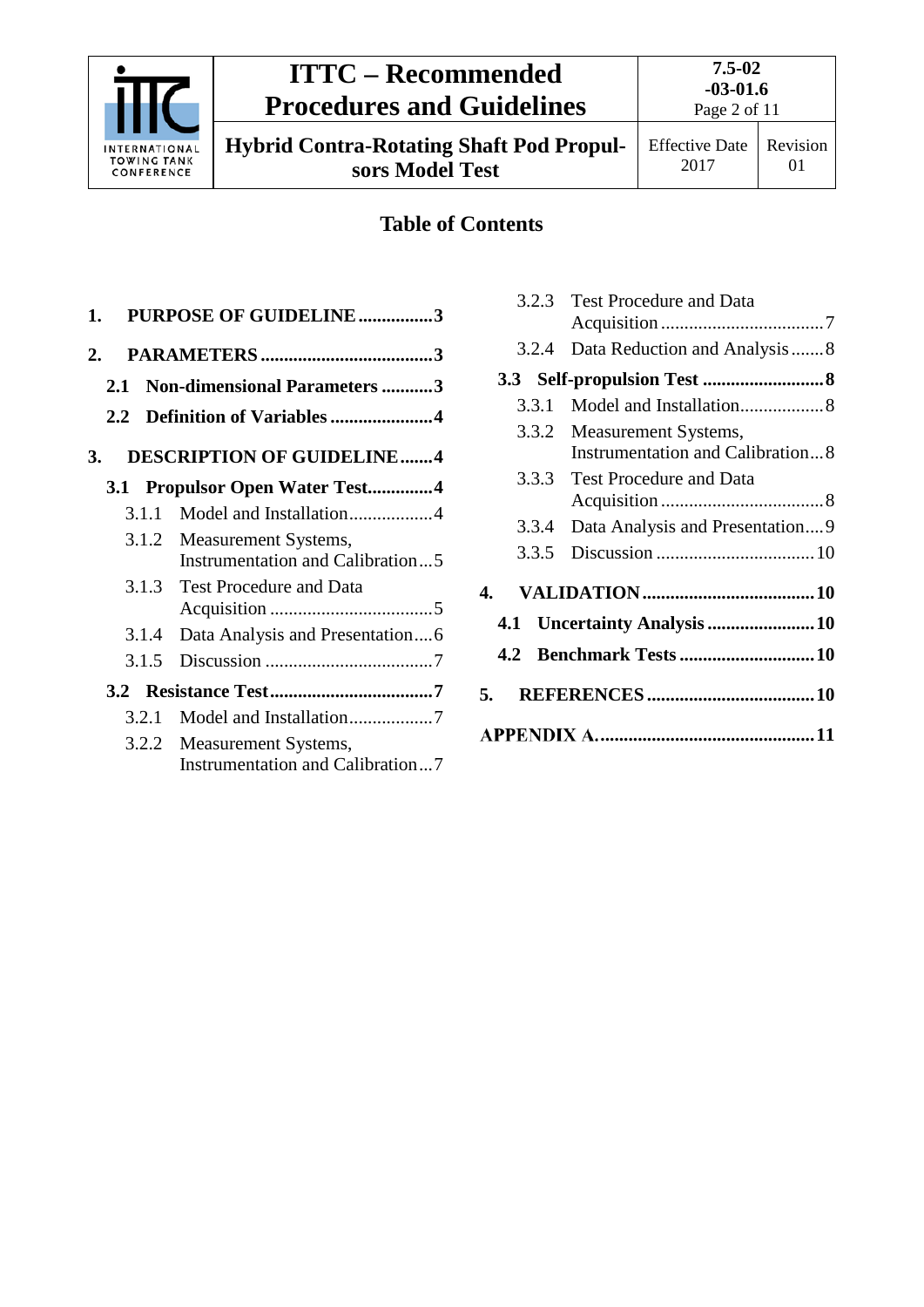

# **Hybrid Contra-Rotating Shaft Pod Propulsor Model Test**

### <span id="page-2-0"></span>**1. PURPOSE OF GUIDELINE**

The purpose of this guideline is to provide an aid to model basins in conducting tests related to the propulsive performance of ships with Hybrid Contra-Rotating Shaft Pod propulsors (HCRSP propulsors).

The guideline addresses conventional displacement vessels meaning Froude number less than 0.45 and/or vessels with values of the volumetric Froude number less than 1.18.

The guidelines required the use of existing ITTC procedures 7.5-02-03-01.1 "Propulsion/ Bollard pull Test", 7.5-02-03-01.3 "Podded Propulsor Tests and Extrapolation", 7.5-02-03-01.4 "1978 ITTC Performance Prediction Method" and 7.5-02-03-02.1 "Open Water Test".

Because of the lack of full scale validation data, the guideline addresses model scale only and does not consider extrapolation and full scale prediction in detail.

### **1.1 Definition of Hybrid Propulsion**

First of all, definition of hybrid propulsor must be clarified. Hybrid propulsor is defined as propulsion system which consists of more than two different types of propulsor. There exist many combinations of hybrid propulsors, however they can be classified into two major groups: low interaction group and high interaction group. The low interaction group consists of different propulsors arranged in parallel. On the other hand, different propulsors arranged in line with a short distance in between the propulsors are usually classified as high interaction group. Note that propulsors mounted in fore and aft end of a ship, such as double-ended ferry, are classified as the low interaction group.

For the low interaction case, model test can be conducted following the conventional Propulsion Test Procedure 7.5-02-03-01.1 or Podded Propulsor Test Procedure 7.5-02-03-01.3 or Waterjet Propulsion Performance Prediction – Propulsion Test and Extrapolation 7.5-02-05- 03.1. However, load varying test should be conducted for each propulsor separately to determine the self-propulsion point.

Thus the high interaction case is addressed in this guideline. Still many combinations of propulsor (e.g. conventional propeller, podded propulsor, waterjet, Z-drive, CRP and so on) are possible, however high interaction case is usually adopted aiming at recovering the rotational energy of propeller and effective combination is limited.

The guideline focuses to the most major combination of conventional shaft propeller in front of a podded propulsor or Z-drive and called as Hybrid Contra-Rotating Shaft Pod propulsors (HCRSP propulsors).



Figure 1: HCRSP propulsion system (Ueda 2004)

#### <span id="page-2-2"></span><span id="page-2-1"></span>**2. PARAMETERS**

#### **2.1 Non-dimensional Parameters**

Advance Coefficient

$$
J=\frac{V_{\rm A}}{nD}
$$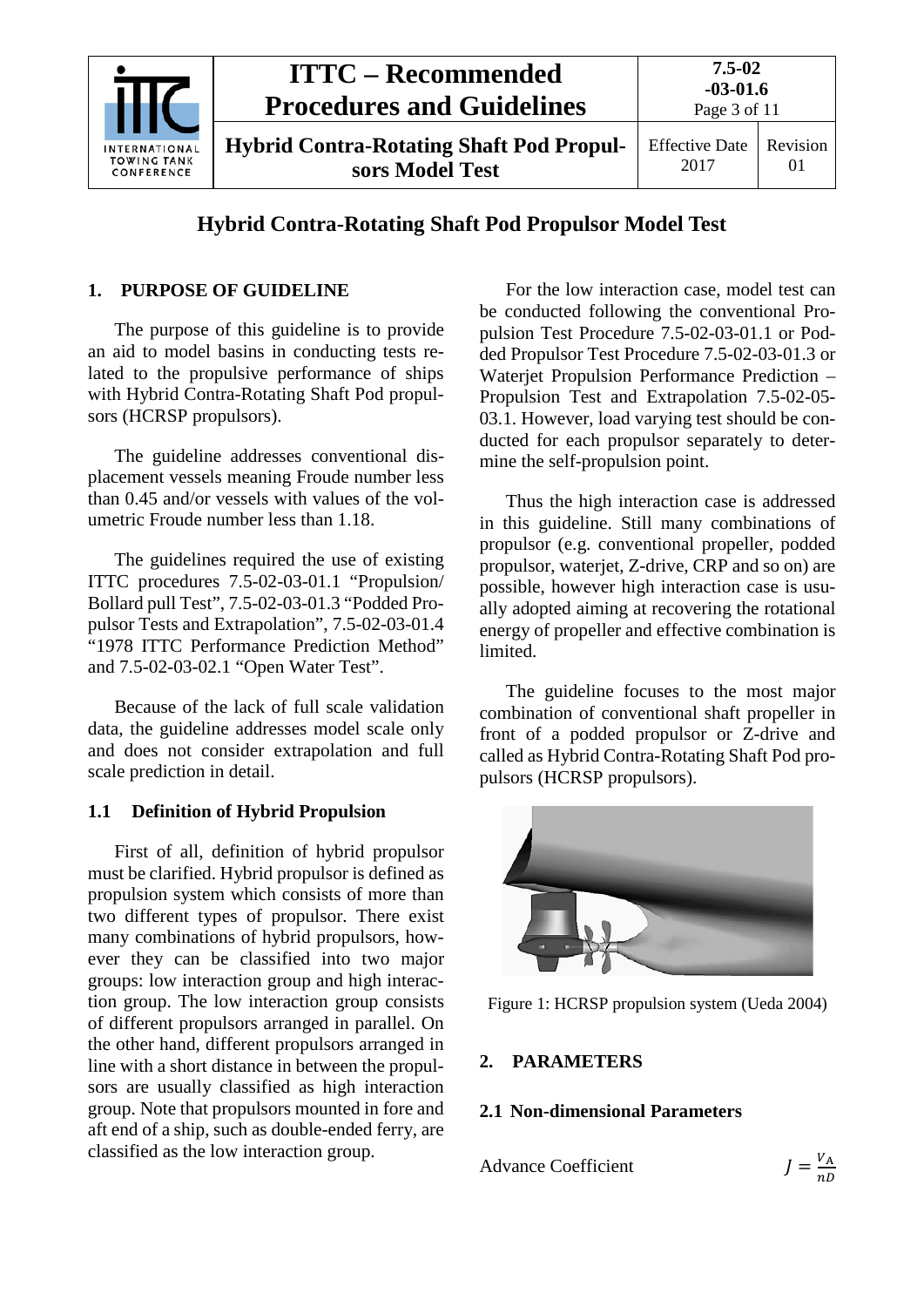

# **ITTC – Recommended Procedures and Guidelines**

Effective Date 2017 Revision 01

Thrust Coefficient <sup>=</sup>

$$
K_T = \frac{T}{\rho n^2 D^4}
$$

Torque Coefficient

$$
K_Q = \frac{Q}{\rho n^2 D^5}
$$

As the common basis, the advance coefficient is to be defined based on one propeller, usually the fore propeller.

### <span id="page-3-0"></span>**2.2 Definition of Variables**

| D              | (m)        | Propeller diameter           |
|----------------|------------|------------------------------|
| n              | (rps)      | Rate of revolutions          |
| Q              | (Nm)       | Propeller torque             |
| $R_{\rm U}$    | (N)        | Pod unit resistance          |
| T              | (N)        | Propeller thrust             |
| $T_{\rm U}$    | (N)        | Pod unit thrust              |
| $F_{\rm D}$    | (N)        | Towing force                 |
| t.             | $(-)$      | Thrust deduction factor      |
| $V_A$          | (m/s)      | Advance speed                |
| $W_T$          | $(-)$      | Thrust wake fraction         |
| $\eta_0$       | $(-)$      | Open water efficiency        |
| $\eta_{\rm R}$ | $(-)$      | Relative rotative efficiency |
| $\mathcal{D}$  | $(kg/m^3)$ | Mass density of water        |

Subscript  $F<sub>P</sub>$  presents the association with fore propeller

- Subscript AP presents the association with aft propeller
- Subscript sys presents the association with whole hybrid propulsion system.

# <span id="page-3-1"></span>**3. DESCRIPTION OF GUIDELINE**

Hybrid propulsor model tests consist of propulsor open water test, resistance test and selfpropulsion test. The test procedure regards the whole propulsion system as one propulsor (e.g. Sasaki 2009, Chang 2011, Quereda 2012). The interaction between two propulsors appears in the open water characteristics. It should be noted that the method is not yet verified by full scale trials.

### <span id="page-3-3"></span><span id="page-3-2"></span>**3.1 Propulsor Open Water Test**

#### 3.1.1 Model and Installation

In general, these tests should follow the existing procedures for propeller open water test (7.5-02-03-02.1) and propeller/Pod open water test (7.5-02-03-01.3).

Model propeller and Pod drive model are used in open water test. Usually the Pod drive model may have an internal dynamometer for propeller thrust and torque measurement as well as the dynamometer for the unit thrust measurement in the upper part of the pod drive.

Five open water tests and hence configurations are required as listed below and shown in Figure 2.

Fore conventional propeller open test in normal position (POT) Fore conventional propeller open test in reversed position (rPOT) Aft propeller (for pod) open test Pod drive open test HCRSP propulsor open test (system OT)

Tests A and C are the conventional propeller open water test and test D is the conventional podded propulsor open water test.

Although they might not be fully compulsory, test C and D can be conducted to evaluate the interaction between pod housing and propeller, to investigate the effect of single propeller and of contra-rotating propellers on the pod housing open water test characteristics.

Test B is required for taking into account the wake fraction of propeller open dynamometer on test E. In test B, propeller is located behind the propeller open dynamometer and appropriate boss cap should be fitted. By comparing the open test results in test A and test B, the wake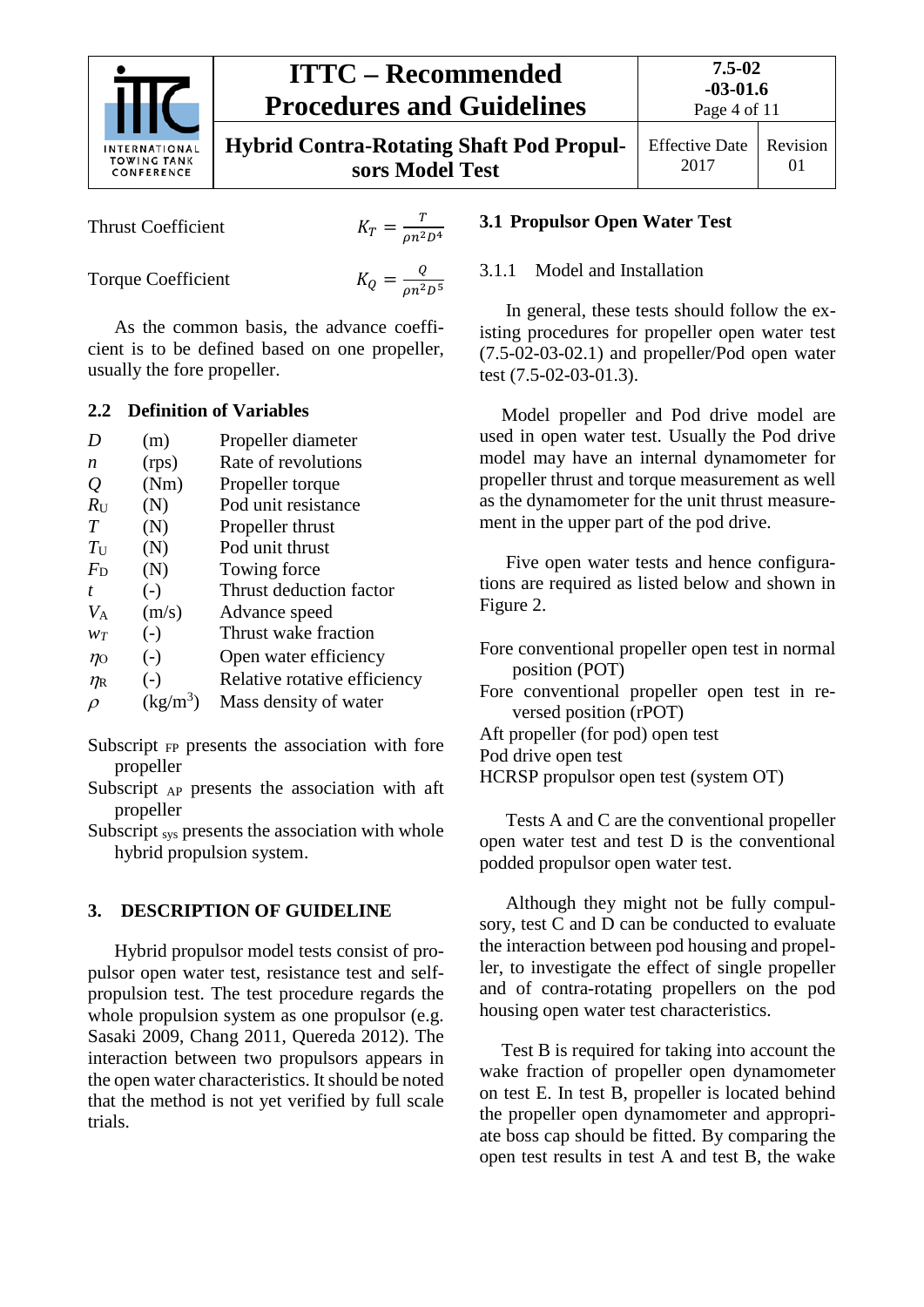

fraction of propeller open boat can be determined.



Figure 2: Open water test configurations used for HCRSP propulsor

In test E, propeller open water dynamometer and pod dynamometer must be located in line. The gap between two propellers must be the same as the configuration of the self-propulsion test.

Attention should be paid for the distance between the propeller and top end support plate which is to prevent the undesirable free surface effect. If the distance is too small, the flow becomes confined.

As a summary of open water test series of HCRSP, the configuration E is recommended and the configurations A and B are strongly recommended as the optional tests for the wake effect correction of the open boat. The configurations C and D are also optional that can be carried out for complementary manner, mainly for the propeller design.

#### <span id="page-4-0"></span>3.1.2 Measurement Systems, Instrumentation and Calibration

For this purpose the reader can refer to the existing procedure 7.5-02-03-02.1 and 7.5-02- 03-01.3 described in the following.

#### <span id="page-4-1"></span>3.1.3 Test Procedure and Data Acquisition

As stated in 7.5-02-03-02.1 and 7.5-02-03- 01.3, influence of boss cap or nose cap must be measured.

In test B and E, influence of propeller open boat dynamometer must be considered. The wake fraction of the propeller open boat at propeller position is to be evaluated because in some cases (depending on the geometry of open boat) the value of the wake fraction may not be negligible i.e. up to 5%  $\sim$ 10% (Ohmori 2013). Thus the wake fraction should be measured beforehand and advance coefficient should be corrected accordingly. The wake fraction can be obtained from the difference between the results of tests A and B. The procedure of the correction is:

- i) By thrust identity method, advance coefficients which correspond to the same thrust coefficient are obtained.
- ii) The ratio of the advance coefficient in normal to reverse configuration coincides with the wake fraction of the propeller open boat described as;

 $1-W = \int_{normal}/\int_{reverse}$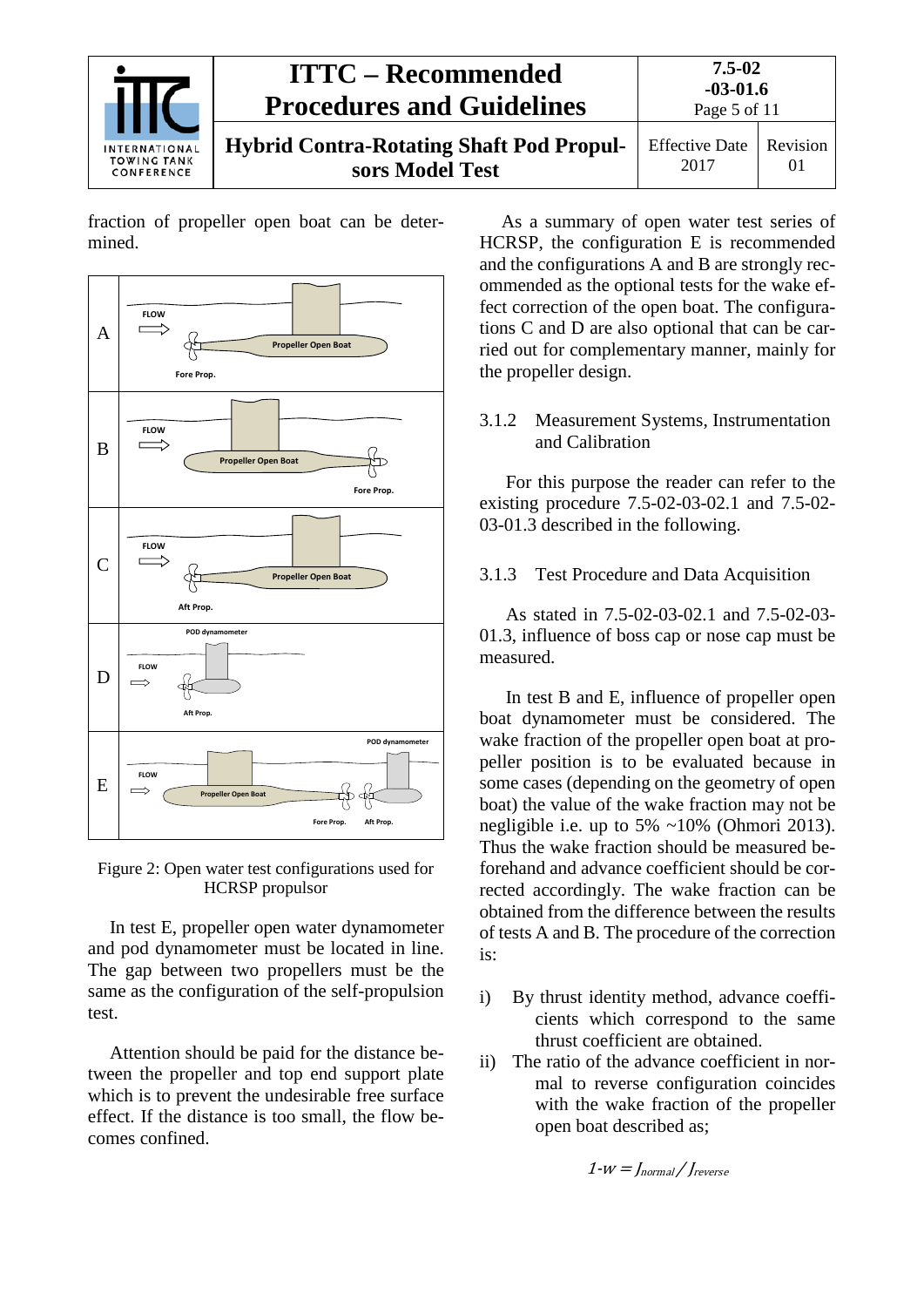| <b>INTERNATIONAL</b><br><b>TOWING TANK</b><br>CONFERENCE | <b>ITTC – Recommended</b><br><b>Procedures and Guidelines</b>      | 7.5-02<br>$-03-01.6$<br>Page 6 of 11 |          |
|----------------------------------------------------------|--------------------------------------------------------------------|--------------------------------------|----------|
|                                                          | <b>Hybrid Contra-Rotating Shaft Pod Propul-</b><br>sors Model Test | <b>Effective Date</b><br>2017        | Revision |

where  $J_{normal}$  and  $J_{reverse}$  are advance coefficient in normal and reversed configuration, respectively.

iii) Finally, the advance coefficient of the HCRSP propulsor in test E should be corrected by multiplying the advance speed by the wake fraction.

The schematic sketch of correction is shown in Figure 3.



Figure 3: Schematic sketch of the wake correction

Instead of the thrust identification, wake fraction can also be obtained directly from wake measurement. However, it must be noted that nominal wake is obtained by simple wake measurement without rotating propeller.

As an alternative to the proposal in section 3.1.5 the advance coefficients can be taken from the torque curves.

Note that the wake fraction changes according to the carriage speed, so the wake correction should be conducted by appropriate data. It is strongly recommended to use wave restriction plate in the reverse or pod drive open test configurations.

The load distribution between fore propeller and aft podded propulsor is to be varied at each *J* in system OT (test E), and the range of fore and aft propeller revolutions  $\frac{n_{AP}}{n}$  $n_{\rm FP}$ has to cover the whole combinations used in self-propulsion test, in order to analyse the self-propulsion test at precise condition.

Alternatively, pre-test in self-propulsion test setup, for determining the revolution ratio corresponding to the given power ratio can be done. Then the open water test (test E) can be carried out for the pre-designated revolution ratio. However this alternative method covers only one power ratio in self-propulsion point and in case the power ratio of full scale ship differs from the self-propulsion test, error in power calculation is inevitable.

As pointed out by Chang 2011, for a given towing speed, it is recommended, while changing the fore propeller revolution rate, to perform the Test E at different ratio of  $\frac{n_{AP}}{n}$  $n_{\rm FP}$ to be able to find the revolution ratio that would fit with the design Power ratio between shaft and Pod and with the lowest total Power.

### <span id="page-5-0"></span>3.1.4 Data Analysis and Presentation

For this purpose the reader can refer to the existing procedure 7.5-02-03-02.1 and 7.5-02- 03-01.3 in general. Further detail as follows:

In case of system OT (test E), considering the difference of advance speed between fore and aft propeller is negligibly small, the following parameters are derived from the data acquired:

$$
J_{sys} = \frac{(1 - w)V_A}{n_{FP}D_{FP}}
$$

$$
T_U = T_{AP} - R_U
$$

$$
K_{T_ssys} = \frac{T_{FP} + T_U}{\rho n_{FP}^2 D_{FP}^4}
$$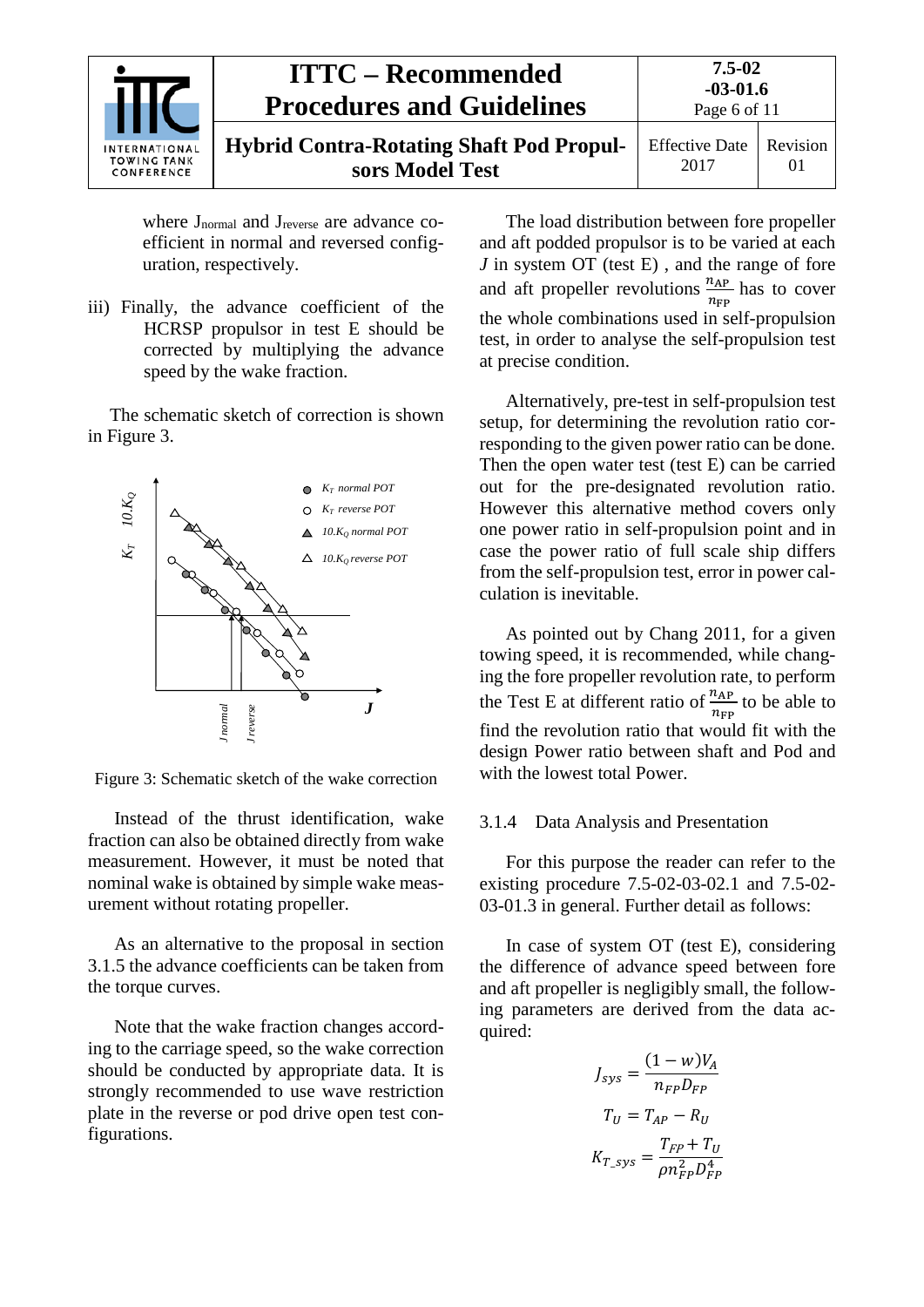

$$
K_{Q\_sys} = \frac{n_{FP}Q_{FP} + n_{AP}Q_{AP}}{\rho n_{FP}^3 D_{FP}^5}
$$

$$
\eta_{o\_sys} = \frac{J_{sys}K_{T\_sys}}{2\pi K_{O_{sys}}}
$$

#### <span id="page-6-0"></span>3.1.5 Discussion

The influence of the propeller open boat can be obtained from the difference between the result of test A and B. However the boss cap resistance is still remaining. The boss cap resistance consists of the form drag and the hub vortex drag component. The form drag can be evaluated by the measurement with idle boss without the propeller. However the hub vortex resistance can be obtained only by diminishing the hub vortex. In order to obtain more accurate propeller open boat wake fraction, reverse propeller open boat with dummy shaft (or dummy propeller open boat) behind the propeller (test F) is useful as an additional test as shown in Figure 4. Hence the influence of the propeller open boat wake fraction and boss cap resistance can be derived by tests A, B and F.



Figure 4: Additional test configuration

The HCRSP propulsor open water test is to be performed at different revolution rates of the fore shaft propeller  $n<sub>FP</sub>$  and the aft pod propeller  $n_{AP}$ , in order to plot the open water test results of HCRSP propulsor for the different ratio of revolution rates  $\frac{n_{AP}}{n}$  $n_{\rm FP}$ as shown in Figure 5.



Figure 5: HCRSP propulsor open water test plot for different  $\frac{n_{AP}}{n_{FP}}$ 

#### <span id="page-6-1"></span>**3.2 Resistance Test**

For this purpose the reader can refer to the existing procedure 7.5-02-02-01 in general. Further detail as follows:

#### <span id="page-6-2"></span>3.2.1 Model and Installation

The pod housing is regarded as a part of propulsor and not included in the resistance test.



Figure 6: Resistance test configuration

#### <span id="page-6-3"></span>3.2.2 Measurement Systems, Instrumentation and Calibration

For this purpose the reader can refer to the existing procedure 7.5-02-02-01.

#### <span id="page-6-4"></span>3.2.3 Test Procedure and Data Acquisition

For this purpose the reader can follow the existing procedure 7.5-02-02-01.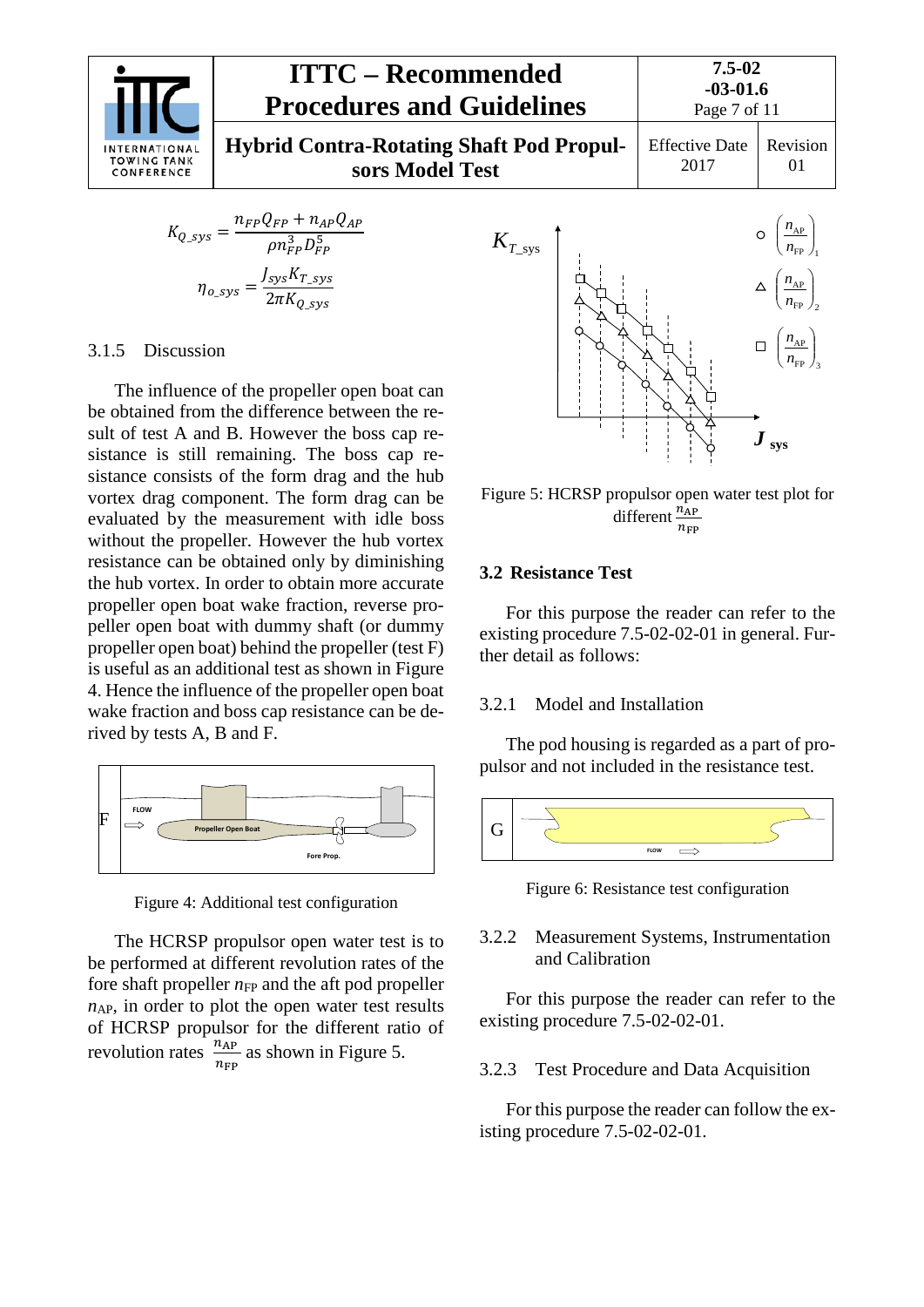

#### **ITTC – Recommended Procedures and Guidelines 7.5-02 -03-01.6** Page 8 of 11 **Hybrid Contra-Rotating Shaft Pod Propulsors Model Test** Effective Date 2017 Revision 01

### <span id="page-7-0"></span>3.2.4 Data Reduction and Analysis

For this purpose the reader can refer to the existing procedure 7.5-02-02-01.

### <span id="page-7-1"></span>**3.3 Self-propulsion Test**

For this purpose the reader can follow the existing procedure 7.5-02-03-01.1 and 7.5-02-03- 01.3 in general. Further detail as follows:

#### <span id="page-7-2"></span>3.3.1 Model and Installation

The pod dynamometer is to be equipped.





#### <span id="page-7-3"></span>3.3.2 Measurement Systems, Instrumentation and Calibration

The unit thrust of the pod is to be measured by a suitable force balance system located at the intersection of the pod strut with the ship hull.

### <span id="page-7-4"></span>3.3.3 Test Procedure and Data Acquisition

As for the open water test, it is recommended to perform the self-propulsion test, for the designed ship speed, at different revolution rates of the fore shaft propeller  $n<sub>FP</sub>$  and the aft pod propeller  $n_{AP}$ , in order to plot the open water test results of HCRSP propulsor for the different ratio of revolution rates  $\frac{n_{AP}}{n}$  $n_{\rm FP}$ 

Similar to the self-propulsion test of conventional propulsion system, skin friction correction between the model and full scale is applied as the towing force  $F<sub>D</sub>$ .

In case of the HCRSP propulsor system, the unit thrust of the pod is significantly influenced by the Reynolds Number effect, since the pod housing drag significantly reduces the unit thrust. Therefore the additional towing force which is equivalent to the resistance correction of the pod housing is useful to apply to obtain accurate load ratio and loading condition for each propeller blade. That corresponds to the load correction due to the pod housing resistance correction  $(\Delta T_U)$  in the recommended procedure for Podded propulsor test.

The self-propulsion test is performed at constant towing speed and varying rate of revolution of the propellers by keeping the same ratio of revolution rate between the fore and aft propeller and then changing to another ratio of revolution rate until the tested range covers around the expected self-propulsion point. These load varying tests and load ratio varying tests are to be conducted in order to obtain the self-propulsion factors at the target power balance between fore and aft propulsors. The test procedure is that the load variation of the aft propulsor is to be measured at each point of the load variation of fore propeller.

When predicting ship speed at full scale, power distribution difference between predicted load condition and design is inevitable. The main point of design in HCRSP propulsor system is the power distribution. That is the reason why different ratios of revolution rates between fore and aft propeller are performed.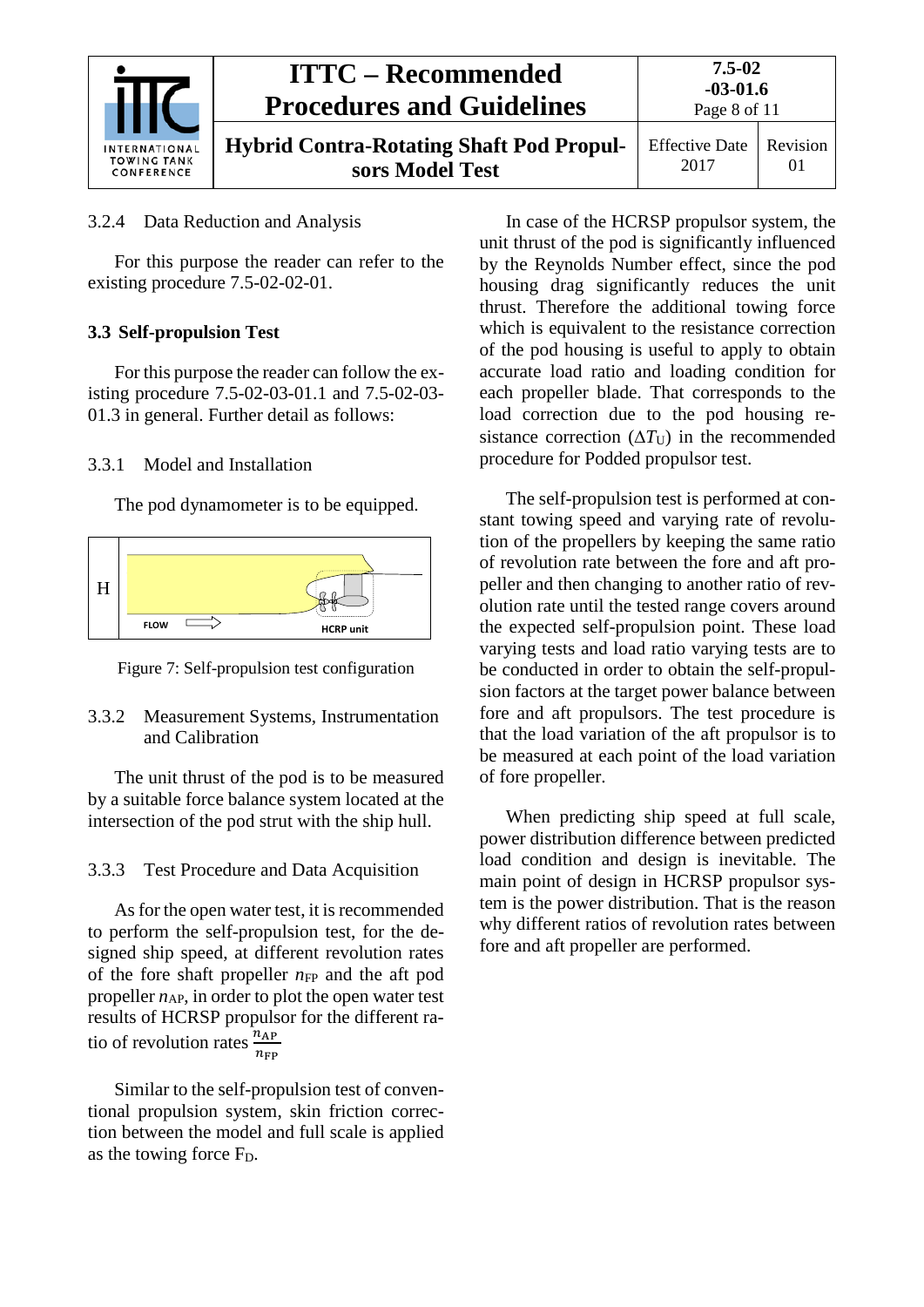

I I  $\backslash$ ſ



Figure 8: Schematic sketch of load ratio variation test

#### <span id="page-8-0"></span>3.3.4 Data Analysis and Presentation

The self-propulsion point of the HCRSP propulsor system is to be obtained at the point where the towing force equals to the skin friction correction  $(F_D)$  as shown in Figure 8. On the other hand the power ratio of fore and aft propeller is uniquely derived from the revolution ratio of the fore and aft propeller as shown in Figure 9.

Then the self-propulsion point which corresponds to the design point is derived from designed point of power ratio.

Moreover, the procedure is able to give information on the power share differences for different ratio of revolution rate on propellers so that the propulsor designer has more information on the interaction between the shaft propeller and the Pod unit, i.e. minimum total power and power share. Figure 10 is a sample summarization of the relationship between power share ratio and total power.



Figure 9: Schematic sketch of the determination of the self-propulsion point



Figure 10: Schematic sketch of difference in total power and power ratio

In the extrapolation, the pod unit thrust  $T_U$  is to be corrected according to the difference of Reynolds Number of the pod housing between the open water test and self-propulsion test data. Details are described in the procedure 7.5-02- 03-01.3.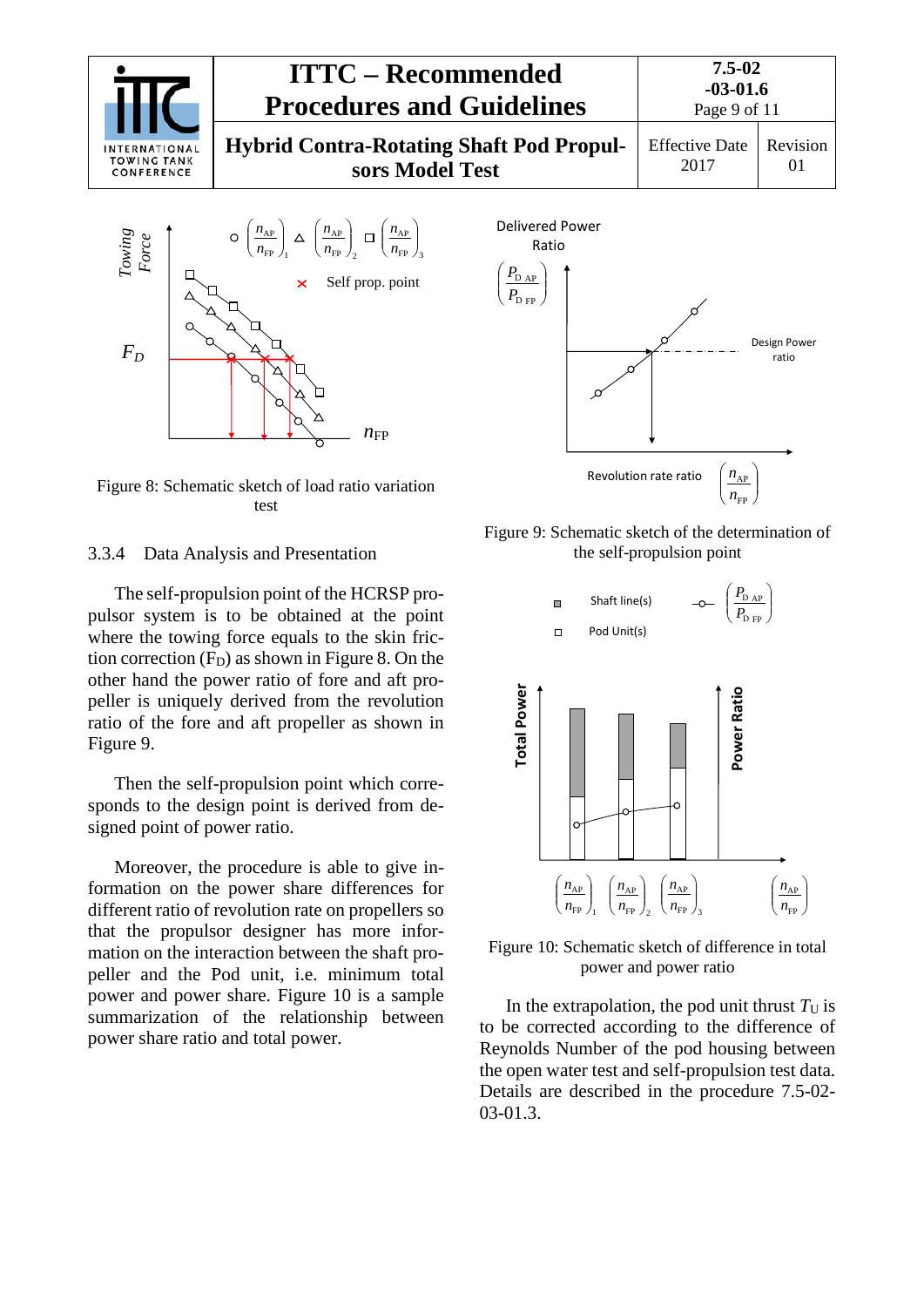

# **ITTC – Recommended Procedures and Guidelines**

**Hybrid Contra-Rotating Shaft Pod Propulsors Model Test**

Page 10 of 11 Effective Date

2017 Revision 01

### <span id="page-9-0"></span>3.3.5 Discussion

In this method, the scaling of effective wake coefficient is simple, the same as that of conventional propulsion case. The potential wake component of the pod housing is included in the propulsor open characteristics and the scaling method should follow that of the pod propulsion case.

The resistance of the pod housing is also included in the propulsor open characteristics and the scale effect is to be considered. Details are described in the procedure 7.5-02-03-01.3 "Propulsion, Performance Podded Propulsion Tests and Extrapolation".

# <span id="page-9-2"></span><span id="page-9-1"></span>**4. VALIDATION**

### **4.1 Uncertainty Analysis**

Uncertainty analysis should follow 'Guide to the Expression of Uncertainty in Experimental Hydrodynamics' 7.5-02-01-01 and related procedures. In addition to the above an example 'Uncertainty Analysis: Example for Propulsion Test' 7.5-02-03-01.2 is provided.

# <span id="page-9-3"></span>**4.2 Benchmark Tests**

Benchmark data of hybrid propulsors are not yet available.

# <span id="page-9-4"></span>**5. REFERENCES**

- Chang, B. J. and Go, S., 2011, "Study on a procedure for propulsive performance prediction for CRP-POD systems", J. Marine Science and Technology, Vol. 16 No.1 pp.1-7.
- Ohmori, T., Ochi, F. and Nagaya, S., 2013, "A Study on the Influence of Propeller Open Boat in Reversed Configuration Propeller

Open Water Test", Conference Proc. JASNAOE Nov. 2013 Vol. 17.

- Quereda, R., Veikonheimo, T., Pėrez-Sobrino, M., Ponce, J. Sánchez-Caja, A., Masip, J., González-Adalid, J., Uriarte, A., Nijland, M. and Kokkia, K., 2012, "Model Testing and scaling for CRP POD", Proc. ICHD10.
- Sasaki, N., Kuroda, M., Fujisawa, J., Imoto, T. and Sato, M., 2009, "On the Model Tests and Design Method of Hybrid CRP Podded Propulsion System of a Feeder Container Ship", Proc. smp'09.
- Ueda, N., Oshima, A., Unseki, T., Fujita, S., Takeda, S. and Kitamura, T., 2004, "The First Hybrid CRP-POD Driven Fast ROPAX Ferry in the World", http://www.mhi.co.jp/en/technology/review/pdf/e416/e416338.pdf, Mitsubishi Heavy Industries, Ltd. Technical Review Vol.41 No.6.